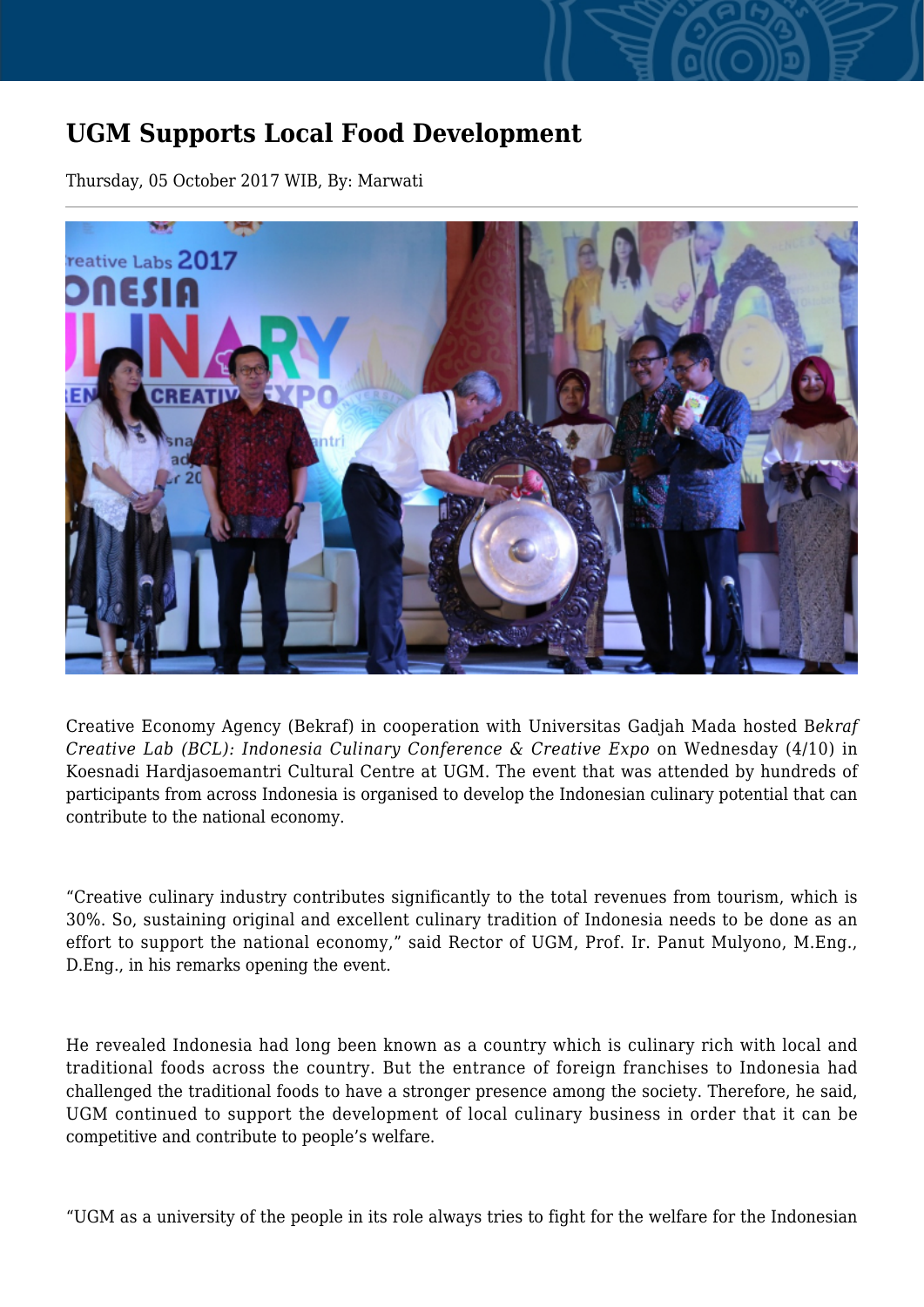

people, among others by fighting for better markets of the local products," he said.

UGM also supports the development of culinary raw ingredients from local farming in the effort to achieve food independence, hence not depending on imports.

"UGM Faculty of Agricultural Technology has made products and proved that the food is originally Indonesian that has good nutrition, so we need to develop them more," said Panut.

The BCL event promoted *soto* (clear broth with meat and vegetables) and coffee as potential products to be developed. These products are expected to add to the series of foods from Indonesia that are already recognised internationally like the *rendang* (spicy beef) that has been into world top 50 foods according to CNN surveys.

Secretary of Creative Economy Agency, Mesdin Cornelis Simarmata, explained that development of Indonesian creative business needs to synergise the elements of value chain, which are creation, production, distribution, consumption, and conservation, also engaging related groups, such as academics, business, community, government, and the media.

"A pentahellix cooperation became important because we cannot do it all alone. This is why we are here on this campus to build a close relation with the university as one of the bases of future creative economy development," said Cornelis.

After the speech, the event showcased 34 menus of excellence from Indonesian provinces. Other events were seminars that explore aspects related to *soto* as Indonesian original menu and its potential to be world gastronomy, as well as seminars that explore the potential of local coffee, also cooking class.

One event that attracted huge response was old time and modern foods from various regions. The Festival was closed with a declaration of a culinary business forum (Forkomkulindo) to bring together culinary industry players in the country.

"Hopefully, the Festival can benefit the Indonesian culinary development in the future," said Sri Rahayoe, event chairperson.